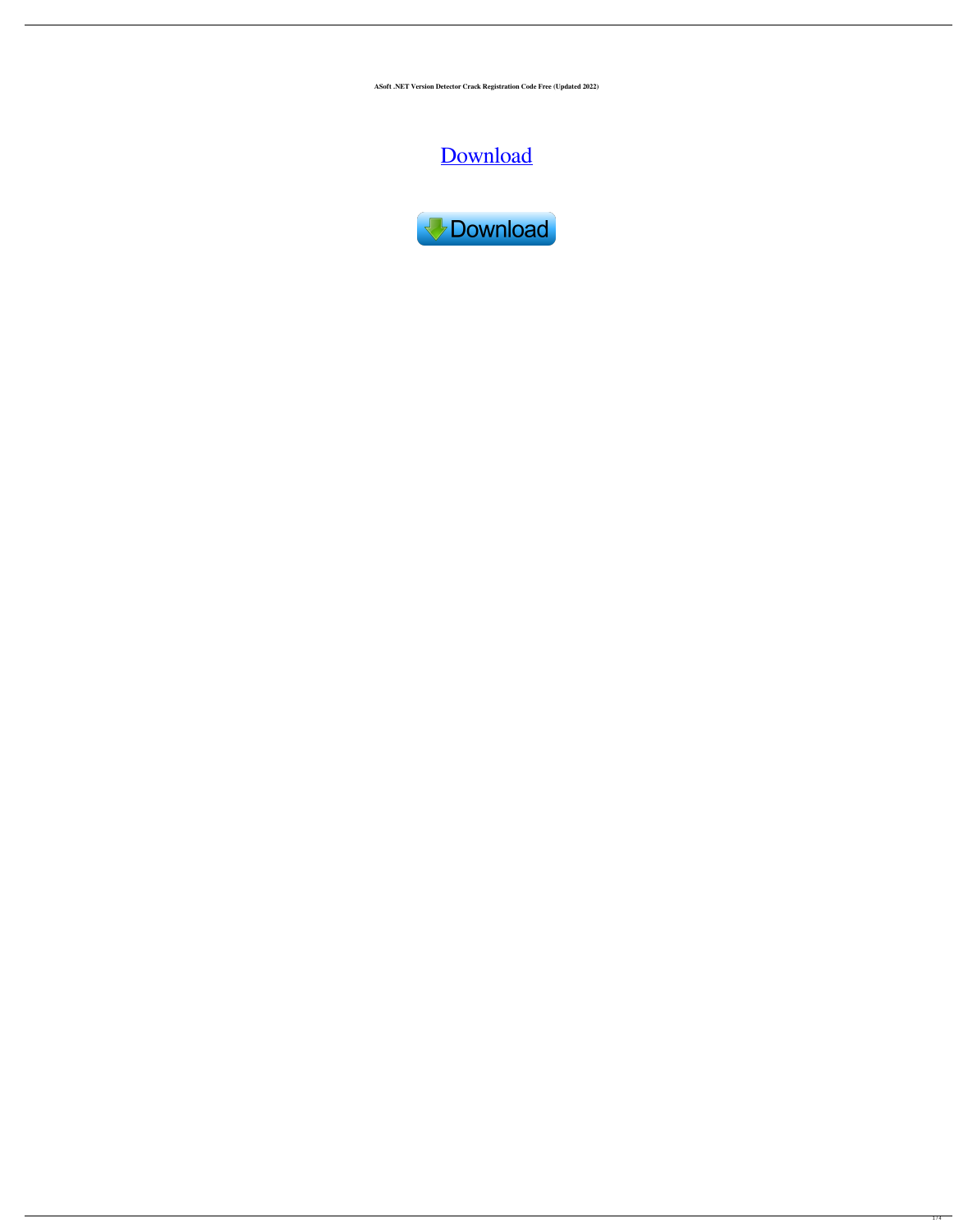### **ASoft .NET Version Detector Crack+ Download (Latest)**

ASoft.NET Version Detector is a lightweight application designed to provide its users with an easy way to check for installed.NET framework versions. The utility may be run on any Windows computer with a default browser in will provide information regarding the.NET framework versions in no time. ASoft.NET Version Detector Utility Features: \* Detects installed.NET Framework versions \* Allows an easy transfer of results to other applications \* Framework verification tools: \*\* How to use this tool: 1. Download the tool 2. Double-click the file to launch the program 3. The program launches in "Download mode". Click "Detect" or "Download missing.NET Frameworks" 4. "Close" ASoft.NET Version Detector Download ASoft.NET Version Detector Description: ASoft.NET Version Detector Description: ASoft.NET Version Detector is a lightweight application designed to provide its users with an easy well as the ability to check if any missing versions are installed. The setup is very intuitive and will provide information regarding the.NET framework versions in no time. ASoft.NET Version Detector Utility Features: \* D

#### **ASoft .NET Version Detector Crack+**

KeyMacro is a fully multi-threaded WYSIWYG text editing software developed specifically for designing and creating user interface components for Windows applications and games. This fast, graphical, easy-to-use tool allows elements, as well as utilize a huge number of tools, buttons, scroll bars, input boxes, etc. The software provides all the necessary tools for creating any user interface element, as well as the ability to create any kind quickly looking up the structure of any specific word, structure, string, etc. This makes the software an ideal tool for all the screen graphics design and creation needs. KEYMACRO License. KEYMACRO Description: Hello my f interesting. Games such as Snowboard Over The Alps, Winter Games, Frozen Water, Freefall, Infestor Over The Alps, and many others. Gameplay: The game features three different modes. Mode 1: ADVENTURE You get to play as a s You must skate from one end of the play field to the other. Mode 3: WINTER In this mode you have to ski over a set of mountains with four different levels. Features: - Different mountains and terrain - 3 different modes (a and Game Community support Please visit our homepage at: and have fun with our games! KeyMacro Licence: KeyMacro is released under the GNU GPL License. KeyMacro Description: Hello my friends! If you like fast and 77a5ca646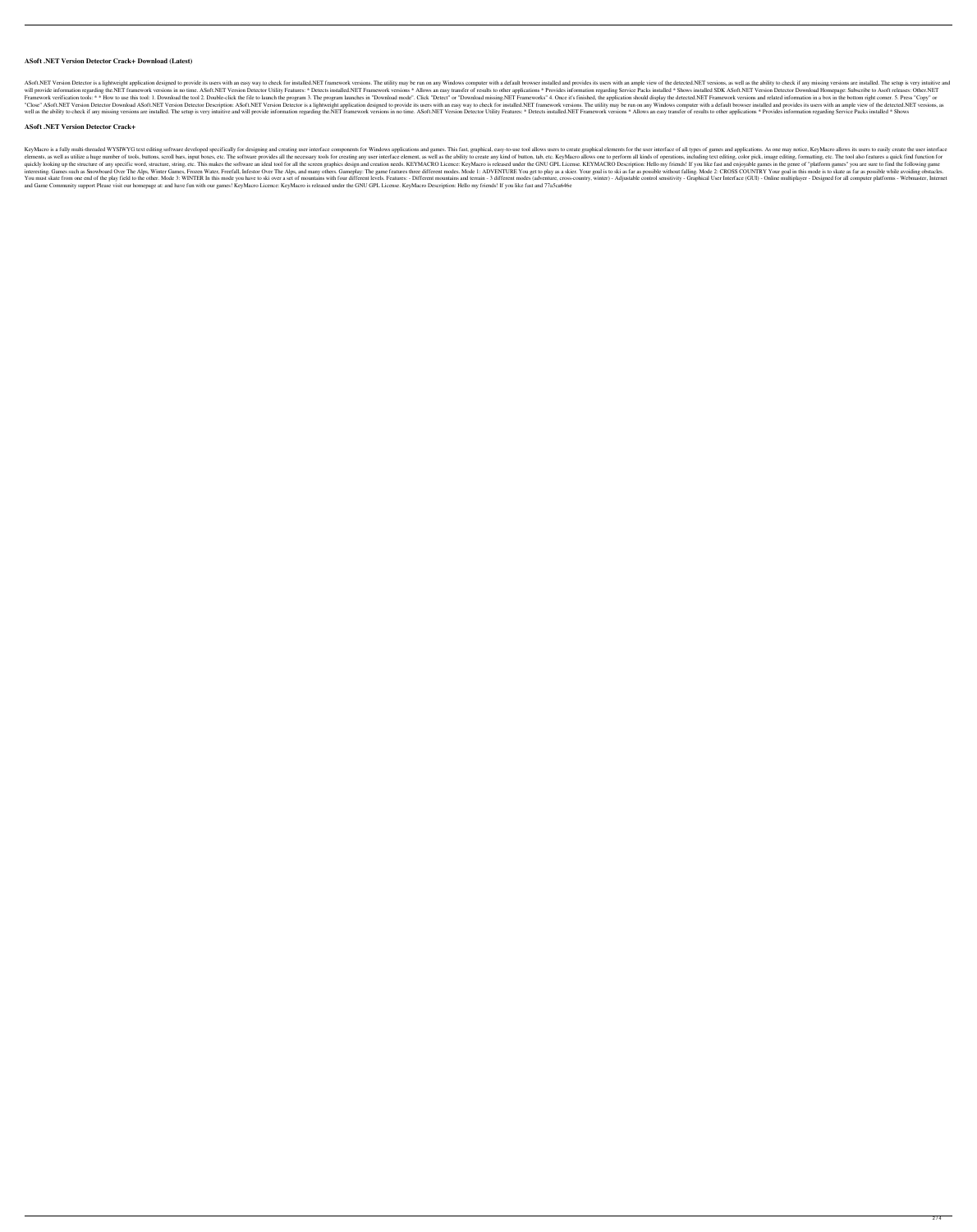### **ASoft .NET Version Detector**

The.NET Version Detector is a highly intuitive tool for easily checking for the installed.NET framework versions. One can easily check for any installed framework versions and download the corresponding SDK (for tools such Environment for.NET (RUNTIME) or.NET Framework for Windows is the collection of libraries that Microsoft has developed for.NET. The libraries consist of the core libraries and the libraries with a specific purpose, such as release of the.NET Framework 1.0. MSIL Code The Microsoft Intermediate Language (MSIL) is the executable code generated from the.NET Framework. This code consists of the machine-executable code (compiled CIL) and the metad additional class metadata (method, property and field definitions), the exceptions handled by the method, and the IL required to invoke the method, invoke the method that implements an interface. Many of these types are de code was the original native code produced by the CLR, and was documented in the documented in the documentation of the original.NET Framework 1.0 release. Some older MSIL code (for example, generated by the Mono developme format used for storing the metadata about the assemblies and their type information. The metadata is stored in the.NET Framework Binary File Format. This format was designed by Microsoft to be a binary format for the.NET implementation. The BFF file format was introduced in the.NET Framework 1.0, where it was implemented in the MSIL code. Mono Mon

#### **What's New in the ASoft .NET Version Detector?**

Check the.NET version is a utility for quickly determining if a currently installed version of the.NET framework version is the same as the one registered in the registry. Unlike other popular tools that detect the install version supports all major.NET framework versions (from 1.0 up to 4.0). It's very easy to use and launch it simply by clicking the application icon. It is very lightweight, fast and supports all editions of the.NET Framewo transfers the.NET version and Service Packs to other.NET Framework applications. It automatically detects the.NET Framework version and Service Packs. How to uninstall the program: 1. Close all windows and applications. 2. Users\Public\Documents\ASoft C:\Users\Public\Documents\ASoft>devenv /Uninstall C:\Users\Public\Documents\ASoft>devenv /Uninstall C:\Users\Public\Documents\ASoft>devenv /Install Note: if you want to install on another direc advanced users. What do you get? Simple, the most popular features of Avast Premium AntiVirus and of Avast Internet Security and AntiVirus - even for free! Overview: Avast Free Antivirus is a powerful security suite that h to constantly monitor your computer for threats. Download options: Homepage Size 47.6M SHA1 f837ea7dddb8d1f77a7c92d73c8a18b44574a788 Homepage URL home.avast.com File name avast-free-antivirus-setup-mac.exe System requireme